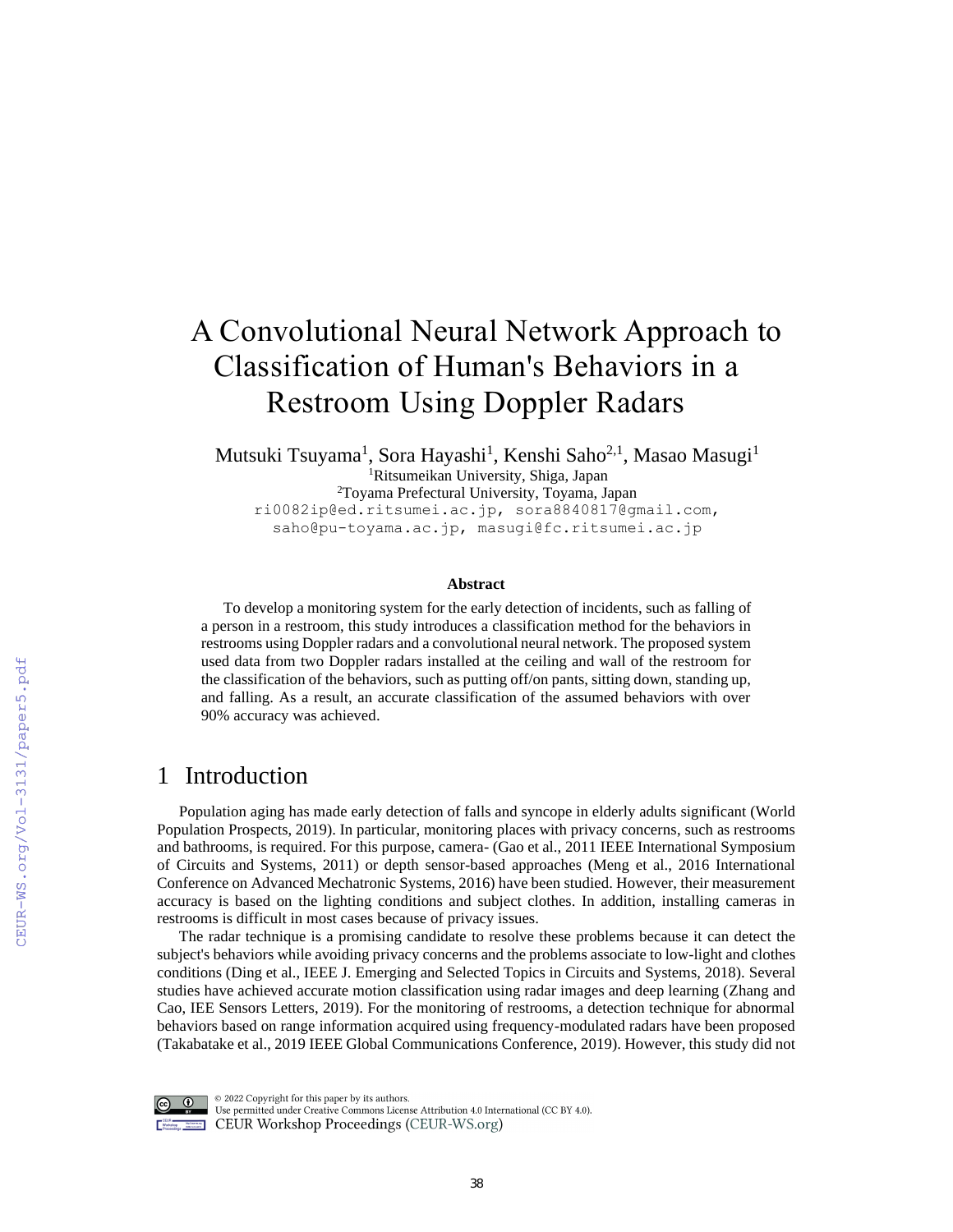achieve sufficient accuracy for practical use (approximately 60% accuracy for the classification of seven classes, such as falling, sitting down, and standing). Furthermore, classes with relatively larger differences in movements were considered, and the detailed classification of behaviors in restrooms was not considered.

In this study, a radar-based classification of the human's behaviors in a restroom, including falling and other various behaviors, such as putting off pants, taking a toilet paper, and opening the toilet lid is proposed. This system uses two 24 GHz continuous wave Doppler radars placed at the ceiling and a wall behind the subject. The experimental results show an accurate classification of the behaviors sing a convolutional neural network (CNN) and combined data of the two radars. The contributions of this study are as follows:

- We demonstrated the practicality of the radar technology, which does not have privacy issues, for the classification of humans' behaviors in the restroom.
- The effectiveness of the two radars installed on the wall and ceiling of a restroom was verified for the classification of basic behaviors and falls.
- The accuracy of 100 % for the classification of falling and other behaviors was achieved.
- The presented CNN-based method based on the fusion of two radar images achieved 95.6 % classification accuracy.

# 2 Experimental Setup

The setup and site of the proposed radar system used to detect the participant's behaviors in a restroom are shown in Figures 1 and 2. We used 24 GHz continuous wave radars (ILT office, BSS-110) with  $\pm 14^{\circ}$  directivity for the plane shown in Figure 1. That is, the radars can measure behaviors within  $\pm 14^{\circ}$  forward range. The radars were installed above (ceiling radar) and behind (wall radar) the subject. The radar signals were received by demodulation using a quadrature detector and an analog-to-digital converter with a sampling frequency of 600 Hz.

The study participants who consented to this study were 24 young men (age:  $22.4 \pm 1.1$  years, height:  $173.8 \pm 5.1$  cm). Each participant performed the following eight types of behaviors three times each: (a) opening the toilet lid, (b) putting off the pants, (c) sitting down, (d) taking the toilet paper, (e) standing up, (f) putting on the pants, (g) closing the toilet lid, and (h) falling, where the falling is the motion of falling forward from a seated position.



**Figure 1:** Radar system setup **Figure 2:** Experimental site

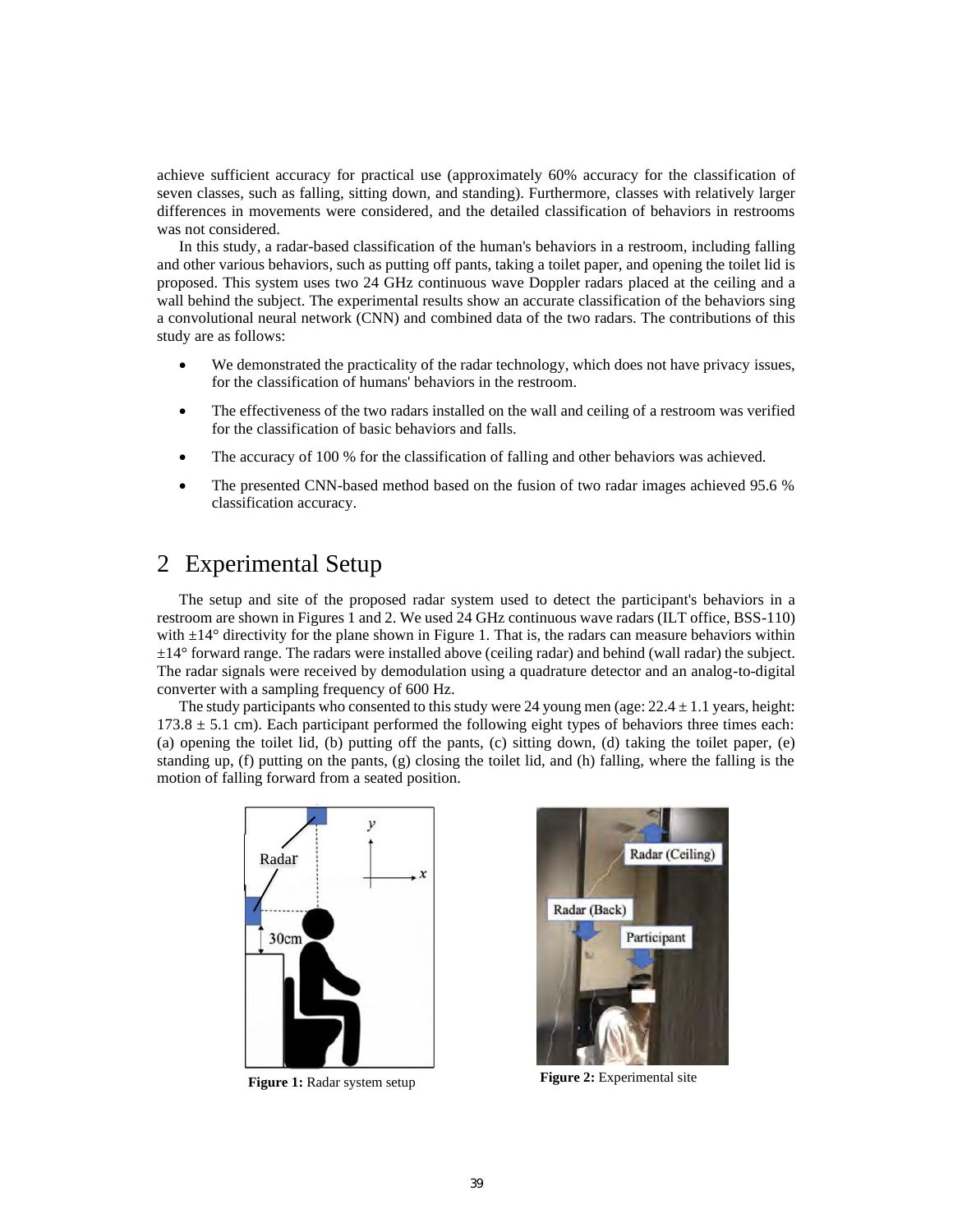### 3 Classification Method

Figure 3 presents an outline of the classification method. First, the short-time Fourier transform (STFT) of the received signals generates radar spectrogram images. For the STFT, a Hamming window function with a length of 128 samples was used. The radar spectrogram showed the time-velocity distribution of the measured movements. Figure 4 shows an example of the spectrogram images of behavior (a) calculated from the received signals of the ceiling radar, where the positive velocity indicates the velocity in the direction approaching the radar and the negative velocity indicates the velocity away from the radar.



**Figure 3:** Outline of the classification method **Figure 4:** An example of the spectrogram for behavior (a)

Then, the spectrograms were converted to PNG images of size  $164 \times 218$  with RGB color channels, and the generated images were input to the CNN for the classification of eight behaviors. Tables 1 and 2 show the structures of CNNs with one and two input images, respectively. The CNN using one input image assumes the use of the ceiling or wall radar image, while that using two input images assumes the combination of the images of the two radars. Thus, the classification accuracy for three input cases was investigated and compared: only ceiling radar, only wall radar, and the fusion of two radars. Both CNNs are composed of convolution, max pooling, batch normalization (Ioffe and Szegedy, the 32nd International Conference on Machine Learning, 2015), and fully connected layers. The CNN using two input images combines the outputs of the fully connected layer in a concatenate layer. Stochastic gradient descent with the momentum optimization algorithm was used. The loss function is a crossentropy function: A total of 100 epochs were trained and a batch size of four was used. The learning rate was 0.01, and was decayed by multiplying by 0.5, every 10 epochs. These hyperparameters were optimized empirically.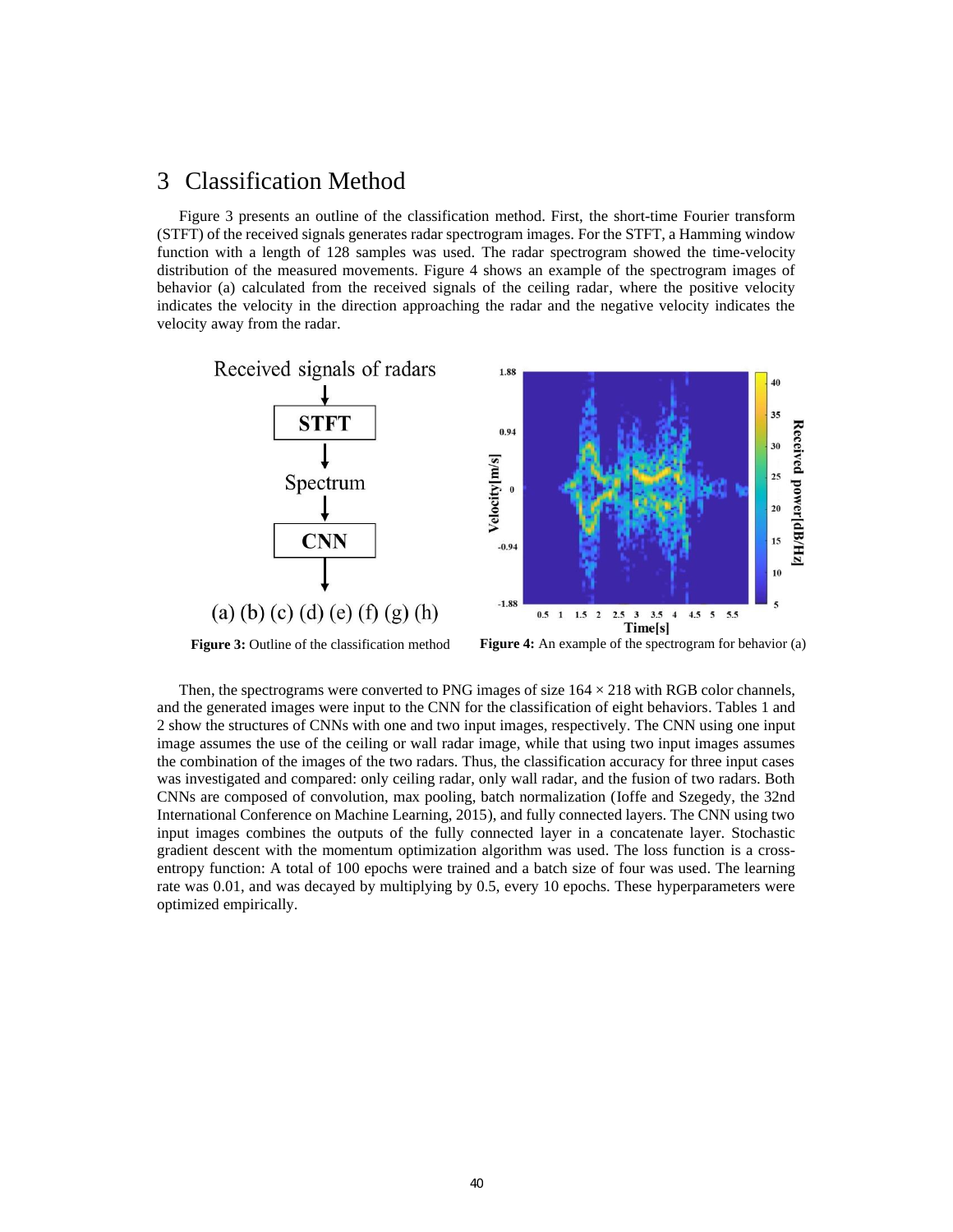| Layer                    | <b>Filter Size</b> | Stride | <b>Output Size</b> |
|--------------------------|--------------------|--------|--------------------|
| Input                    |                    |        | (164, 218, 3)      |
| Convolution 1            | (11,11)            | (3,3)  | (55, 73, 48)       |
| Maxpooling 1             | (3,3)              | (2,2)  | (27, 36, 96)       |
| Batch 1                  |                    |        | (27, 36, 96)       |
| Convolution 2            | (5,5)              | (3,3)  | (9, 12, 128)       |
| Maxpooling 2             | (3,3)              | (2,2)  | (4,5,128)          |
| Batch 2                  |                    |        | (4,5,128)          |
| Convolution 3            | (3,3)              | (1,1)  | (4,5,192)          |
| Convolution 4            | (3,3)              | (1,1)  | (4,5,192)          |
| Convolution 5            | (3,3)              | (1,1)  | (4,5,128)          |
| Maxpooling 3             | (3,3)              | (2,2)  | (1,2,128)          |
| Batch 3                  |                    |        | (1,2,128)          |
| <b>Fully Connected 1</b> |                    |        | 2048               |
| <b>Fully Connected 2</b> |                    |        | 2048               |
| <b>Fully Connected 3</b> |                    |        | 8                  |

 **Table 1**: The Construction of CNN for one input radar image

| Layer                    | Filter Size | Stride | <b>Output Size</b>           |
|--------------------------|-------------|--------|------------------------------|
| Input                    |             |        | (164, 218, 3), (164, 218, 3) |
| Convolution 1            | (11,11)     | (3,3)  | (55, 73, 48), (55, 73, 48)   |
| Maxpooling 1             | (3,3)       | (2,2)  | $(27,36,96)$ , $(27,36,96)$  |
| Batch 1                  |             |        | $(27,36,96)$ , $(27,36,96)$  |
| Convolution 2            | (5,5)       | (3,3)  | $(9,12,128)$ , $(9,12,128)$  |
| Maxpooling 2             | (3,3)       | (2,2)  | $(4,5,128)$ , $(4,5,128)$    |
| Batch 2                  |             |        | $(4,5,128)$ , $(4,5,128)$    |
| Convolution 3            | (3,3)       | (1,1)  | $(4,5,192)$ , $(4,5,192)$    |
| Convolution 4            | (3,3)       | (1,1)  | $(4,5,192)$ , $(4,5,192)$    |
| Convolution 5            | (3,3)       | (1,1)  | $(4,5,128)$ , $(4,5,128)$    |
| Maxpooling 3             | (3,3)       | (2,2)  | $(1,2,128)$ , $(1,2,128)$    |
| Batch 3                  |             |        | $(1,2,128)$ , $(1,2,128)$    |
| <b>Fully Connected 1</b> |             |        | (2048, 2048)                 |
| Concatenate              |             |        | 4096                         |
| <b>Fully Connected 2</b> |             |        | 8                            |

**Table 2**: The Construction of CNN for two input radar images

#### 4 Performance Evaluation

The classification accuracy of eight behaviors in the restroom were evaluated using hold-out validation for the three input cases explained in the previous section. Each CNN was trained using 80% of the generated spectrogram images, and the remaining 20% of the data were tested. Then, 30 trials of validations were performed by randomly dividing the dataset into training and test data. The mean classification accuracy of the trials was calculated.

Table 3 lists the mean classification accuracies of the three input cases. All the results achieved accurate classification with an accuracy of over 90%. The CNN using the combination of the two radars achieved 95.6% accuracy and was significantly better than the CNN using only a single radar data.

Finally, the validity and details of our results were discussed using the convergence curve and confusion matrices. First, Figures 5, 6, and 7 show the convergence curves for all input cases. In all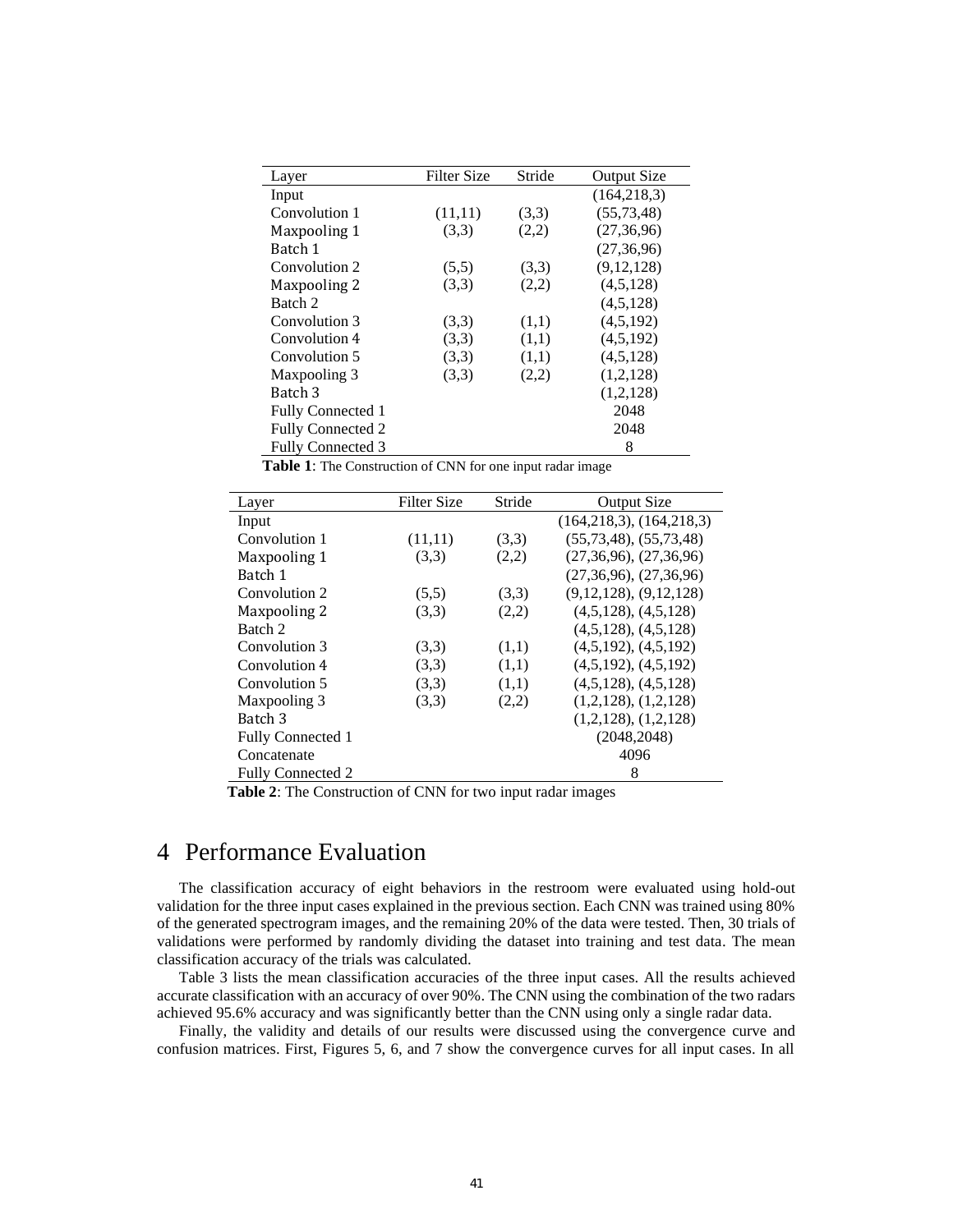cases, we see that there were no overfittings, and the accuracies converged in less than 40 epochs. The confusion matrices of all the cases are shown in Tables 4, 5, and 6, where the values in the tables are rounded off to the two decimal places. As a result, of the ceiling radar, the classification accuracy of "(f) putting on the pants" was worse. In the wall radar, the accuracy of "(b) putting off the pants" was worse. Table 6 indicates that the worse classification accuracy of (b) is not resolved even though the ceiling radar is combined, while the worse accuracy of (f) in the ceiling radar is resolved by the combination of the radar images. The solution to this problem, which will improve classification accuracy, is an important direction for future studies. However, for all results, the classification accuracy of "(h) falling" was 100%. The most important function in practical use is fall detection, which has already been achieved in this study.

| Case                       | Only ceiling radar | Only wall radar | <b>Combination of two</b><br>radars |
|----------------------------|--------------------|-----------------|-------------------------------------|
| Classification<br>accuracy | 90.3%              | 91.5%           | $95.6\%$                            |



**Table 3**: Average classification rate for all cases



**Figure 7:** Learning curve of both radar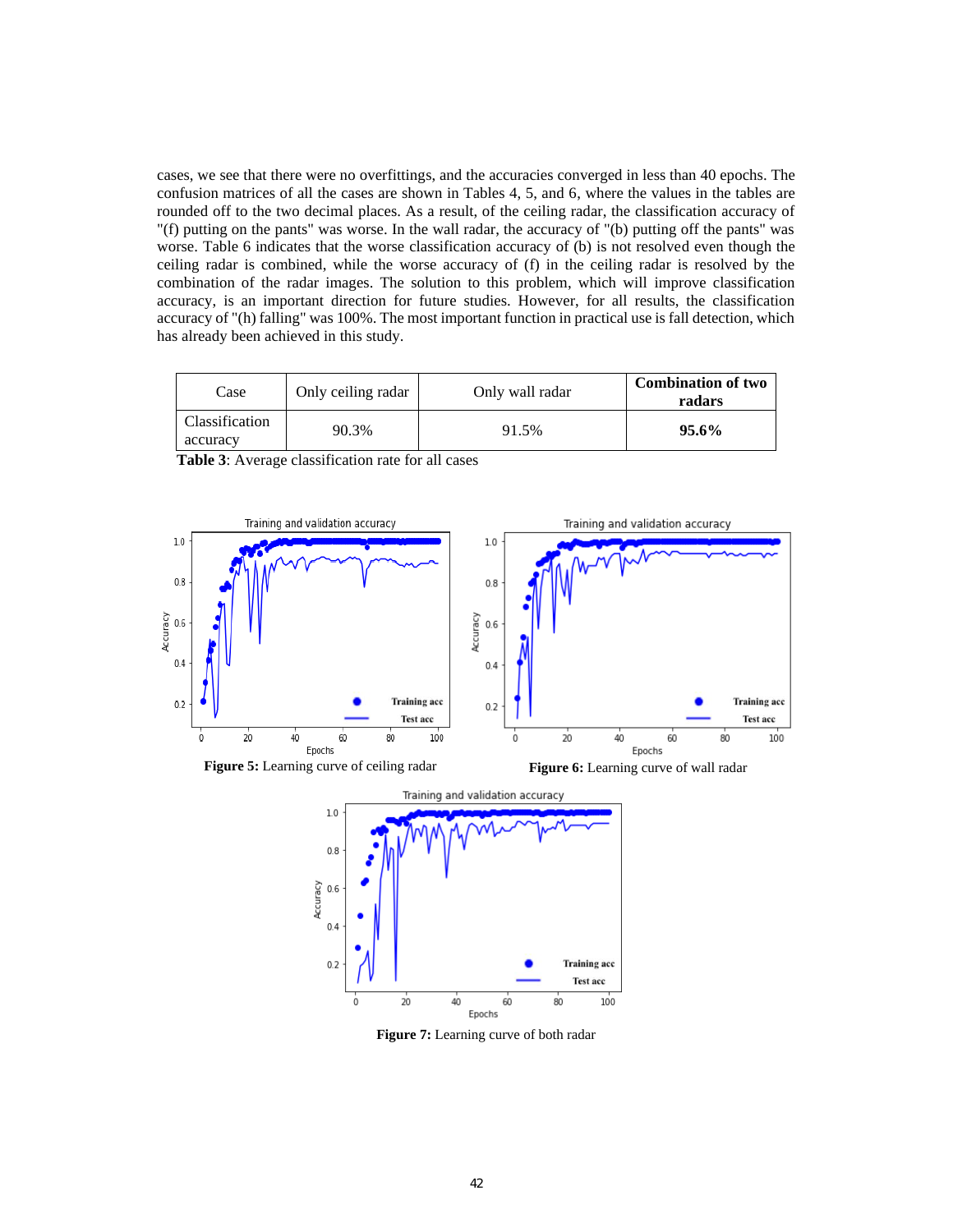|            |     | <b>Predict Label</b> |                |                |                |                |                |                |                |
|------------|-----|----------------------|----------------|----------------|----------------|----------------|----------------|----------------|----------------|
|            |     | (a)                  | (b)            | (c)            | (d)            | (e)            | (f)            | (g)            | (h)            |
|            | (a) | 0.90                 | $\overline{0}$ | 0              | $\overline{0}$ | $\overline{0}$ | $\overline{0}$ | 0.09           | $\overline{0}$ |
|            | (b) | $\overline{0}$       | 0.85           | $\mathbf{0}$   | 0.15           | $\overline{0}$ | $\overline{0}$ | 0              | $\overline{0}$ |
|            | (c) | 0.08                 | $\overline{0}$ | 0.92           | $\mathbf{0}$   | $\overline{0}$ | $\overline{0}$ | $\overline{0}$ | $\overline{0}$ |
| True Label | (d) | $\overline{0}$       | $\overline{0}$ | 0              | 1              | $\overline{0}$ | $\overline{0}$ | 0              | $\overline{0}$ |
|            | (e) | $\overline{0}$       | $\overline{0}$ | 0              | $\mathbf{0}$   | 0.92 0.08      |                | $\mathbf{0}$   | $\overline{0}$ |
|            | (f) | 0                    | $\overline{0}$ | 0              |                | 0.22 0.06 0.72 |                | $\theta$       | $\overline{0}$ |
|            | (g) | 0.08                 | $\overline{0}$ | $\overline{0}$ | $\overline{0}$ | $\overline{0}$ | $\overline{0}$ | 0.92           | $\overline{0}$ |
|            | (h) | 0                    | $\overline{0}$ | 0              | $\theta$       | 0              | 0              | $\overline{0}$ | 1              |

|            | Predict Label |                |                |                  |                  |                |                  |                  |                |
|------------|---------------|----------------|----------------|------------------|------------------|----------------|------------------|------------------|----------------|
|            |               | (a)            | (b)            | (c)              | (d)              | (e)            | (f)              | (g)              | (h)            |
|            | (a)           | 0.93           | $\mathbf{0}$   | $\boldsymbol{0}$ | $\overline{0}$   | 0              | $\mathbf{0}$     | 0.07             | $\overline{0}$ |
|            | (b)           | $\overline{0}$ | 0.77           | $\boldsymbol{0}$ | $\boldsymbol{0}$ | 0              | $\mathbf{0}$     | 0.23             | $\mathbf{0}$   |
|            | (c)           | 0.             | 0              | 1                | $\boldsymbol{0}$ | 0              | $\boldsymbol{0}$ | $\boldsymbol{0}$ | $\mathbf{0}$   |
| True Label | (d)           | $\overline{0}$ | $\overline{0}$ | $\overline{0}$   | 0.9              | 0.1            | $\overline{0}$   | $\overline{0}$   | $\overline{0}$ |
|            | (e)           | $\overline{0}$ | $\overline{0}$ | $\boldsymbol{0}$ | $\boldsymbol{0}$ | 1              | $\mathbf{0}$     | $\overline{0}$   | $\mathbf{0}$   |
|            | (f)           | $\mathbf{0}$   | 0              | $\boldsymbol{0}$ | $\overline{0}$   | $\overline{0}$ |                  | 0.92 0.07        | $\overline{0}$ |
|            | (g)           | $\mathbf{0}$   | 0              | $\boldsymbol{0}$ | $\boldsymbol{0}$ | 0              | $\boldsymbol{0}$ | 1                | $\mathbf{0}$   |
|            | (h)           | $\overline{0}$ | 0              | 0                | 0<br>$\sim$      | 0              | $\boldsymbol{0}$ | $\overline{0}$   | 1              |

**Table 4:** Confusion matrix of ceiling radar

**Table 5:** Confusion matrix of wall radar

|            | Predict Label |                |                |                |                  |                  |                |                  |                |  |
|------------|---------------|----------------|----------------|----------------|------------------|------------------|----------------|------------------|----------------|--|
|            |               | (a)            | (b)            | (c)            | (d)              | (e)              | (f)            | (g)              | (h)            |  |
|            | (a)           | 1              | $\overline{0}$ | $\mathbf{0}$   | $\boldsymbol{0}$ | $\mathbf{0}$     | $\mathbf{0}$   | $\boldsymbol{0}$ | $\overline{0}$ |  |
|            | (b)           | $\overline{0}$ | 0.79           | $\overline{0}$ | $\overline{0}$   | $\overline{0}$   | $\overline{0}$ | 0.21             | $\overline{0}$ |  |
| True Label | (c)           | $\theta$       | $\overline{0}$ | 1              | $\mathbf{0}$     | $\boldsymbol{0}$ | $\mathbf{0}$   | $\boldsymbol{0}$ | $\overline{0}$ |  |
|            | (d)           | $\overline{0}$ | $\overline{0}$ | $\overline{0}$ | 1                | $\overline{0}$   | $\overline{0}$ | $\overline{0}$   | 0              |  |
|            | (e)           | $\overline{0}$ | 0              | $\overline{0}$ | $\overline{0}$   | 1                | $\mathbf{0}$   | $\boldsymbol{0}$ | 0              |  |
|            | (f)           | 0.07           | $\overline{0}$ | 0.07           | $\overline{0}$   | $\overline{0}$   | 0.87           | $\overline{0}$   | $\overline{0}$ |  |
|            | (g)           | 0.07           | $\overline{0}$ | $\overline{0}$ | $\overline{0}$   | $\overline{0}$   | $\mathbf{0}$   | 0.92             | $\overline{0}$ |  |
|            | (h)           | $\overline{0}$ | 0              | $\mathbf{0}$   | $\boldsymbol{0}$ | $\boldsymbol{0}$ | $\mathbf{0}$   | $\boldsymbol{0}$ | 1              |  |

**Table 6:** Confusion matrix of both radar

# 5 Conclusion

In this study, a classification method for the participant's behaviors in the restroom using two Doppler radars is proposed. In this method, the Doppler radar spectrograms acquired with the radars installed above and behind the participants were input to the CNN. The experimental results showed that an accurate classification of 95.6% was achieved for eight types of realistic behaviors in the restroom, and the classification accuracy of falling and other behaviors was 100%. Future studies will improve the feasibility of the proposed radar system by incorporating participants of different ages and conducting additional experiments in various types of restrooms.